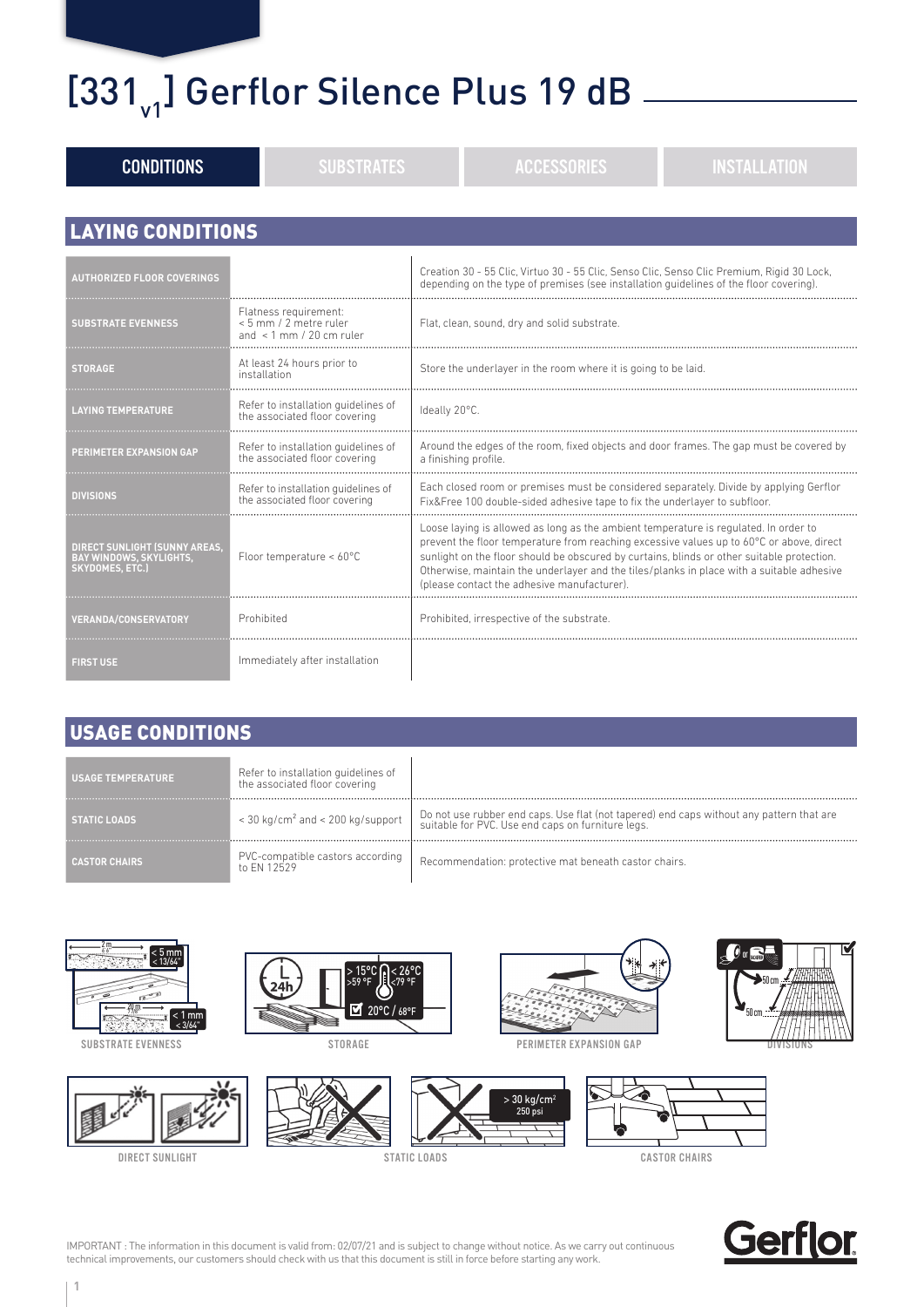#### $[331]$ <sup>1</sup> Gerflor Silence Plus 19 dB

| <b>CONDITIONS</b>                                                                                                          | <b>SUBSTRATES</b>    | <b>ACCESSORIES</b>                                                                                                                                                                                                                           | <b>INSTALLATION</b>                                      |  |
|----------------------------------------------------------------------------------------------------------------------------|----------------------|----------------------------------------------------------------------------------------------------------------------------------------------------------------------------------------------------------------------------------------------|----------------------------------------------------------|--|
| <b>SUBSTRATE</b>                                                                                                           |                      | <b>CONDITIONS</b><br>For installing this floor covering                                                                                                                                                                                      |                                                          |  |
| Concrete floor, painted concrete, levelling<br>compound, cement based screed, anhydrite<br>(calcium sulphate)-based screed |                      | Moisture content:<br>Cement based substrate: < 7 % CCM, 92 % RH -<br>Anhydrite-based substrate: < 1 %<br>If necessary, prepare the support and apply a smoothing<br>compound to eliminate any irregularities<br>                             | $<$ 7% CCM                                               |  |
| Ceramic tiles                                                                                                              |                      | For LVT Clic:<br>If tile joints < 5 mm wide and < 2 mm deep,<br>and no unevenness.<br>For Rigid 30 Lock:<br>If tile joints < 8 mm wide, < 3 mm deep and<br>unevenness < 1 mm<br>Otherwise, apply a grouting product<br>or levelling compound | $< 5$ mm - 13/64'<br>$\overline{\mathbf{v}}$<br>$< 2$ mm |  |
| Glued compact PVC / rubber / linoleum floor<br>coverings                                                                   |                      | After examination and repair depending on the condition of the floor covering.<br>If more than 10% is in bad condition, complete removal is necessary followed<br>by new substrate preparation                                               |                                                          |  |
| Foam backed PVC floor coverings                                                                                            |                      | Prohibited                                                                                                                                                                                                                                   |                                                          |  |
| Textile floor covering (carpet) / textile-backing PVC<br>floorings                                                         | X                    | Prohibited                                                                                                                                                                                                                                   |                                                          |  |
| $\blacktriangledown$<br>Vinyl asbestos tiles                                                                               |                      | Refer to Gerflor's Technical Guide for Overlaying Asbestos Floors                                                                                                                                                                            |                                                          |  |
| Glued parquet / laminated floor /floating parquet or<br>X<br>wood based panels                                             |                      | Prohibited                                                                                                                                                                                                                                   |                                                          |  |
| Х<br>0SB                                                                                                                   |                      | Complete removal or lining boards                                                                                                                                                                                                            |                                                          |  |
| Wood-based panel flooring on joists or battens /<br>parquet nailed on battens ventilated underneath                        |                      | Allowed                                                                                                                                                                                                                                      |                                                          |  |
| Water reversible underfloor heating                                                                                        | X                    | Prohibited                                                                                                                                                                                                                                   |                                                          |  |
| Underfloor heating with circulating water, max<br>temperature 28°C                                                         | $\blacktriangledown$ | Allowed                                                                                                                                                                                                                                      |                                                          |  |
| X<br>Radiant electric underfloor heating                                                                                   |                      | Prohibited                                                                                                                                                                                                                                   |                                                          |  |

The preparation of the substrate must comply with the current relevant standards in the country of use. For any information on product properties and usages, please refer to its technical datasheet: www.gerflor.com.



IMPORTANT : The information in this document is valid from: 02/07/21 and is subject to change without notice. As we carry out continuous technical improvements, our customers should check with us that this document is still in force before starting any work.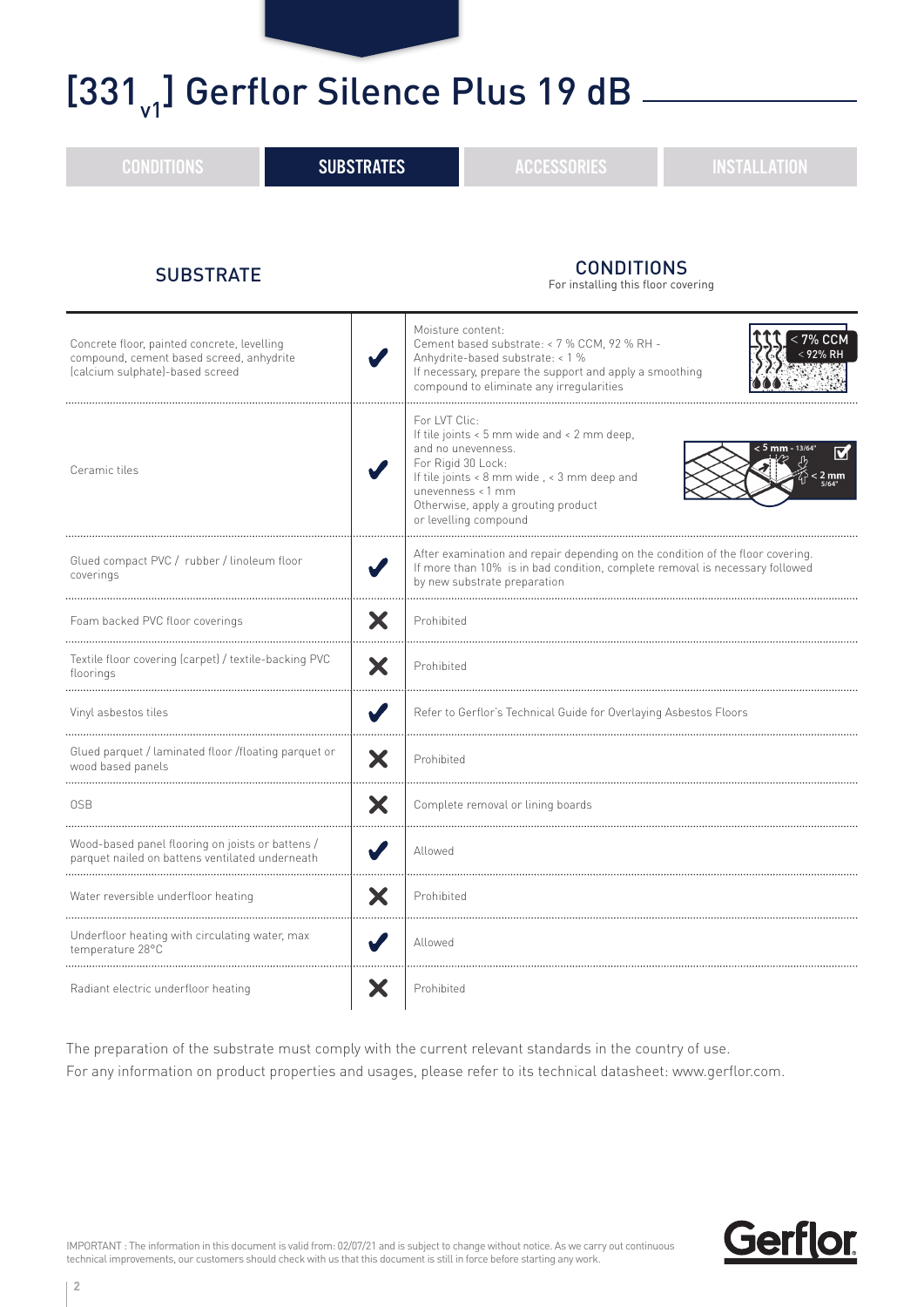## [331 $_{\rm v1}$ ] Gerflor Silence Plus 19 dB  $_{\rm -}$

| <b>CONDITIONS</b>                                    | <b>SUBSTRATES</b>                               | <b>ACCESSORIES</b>                                                                                                 | <b>INSTALLATION</b> |
|------------------------------------------------------|-------------------------------------------------|--------------------------------------------------------------------------------------------------------------------|---------------------|
|                                                      |                                                 |                                                                                                                    |                     |
| <b>TOOLS</b>                                         | Cutter - Tape measure - Metal ruler             |                                                                                                                    |                     |
| <b>ADHESIVES FOR DIRECT SUNLIGHT</b><br><b>AREAS</b> | Refer to adhesive manufacturers recommendations |                                                                                                                    |                     |
| <b>DIVISIONS</b>                                     | FIX&FREE 100 and ROMUS accessories              |                                                                                                                    |                     |
| JOINING OF UNDERLAYER STRIPS                         |                                                 | Extra-fine single-sided adhesive tape (width 75 mm, Alu Tape model available to order from GERFLOR Ref.: 59500001) |                     |
| <b>FINISHES</b>                                      | Door threshold: refer to Romus catalogue        | Skirting Design - Ref.: 6086 / Skirting Design - MDF - Ref.: 5947 - See Installation Guidelines [504A] and [504B]  |                     |

IMPORTANT : The information in this document is valid from: 02/07/21 and is subject to change without notice. As we carry out continuous technical improvements, our customers should check with us that this document is still in force before starting any work.

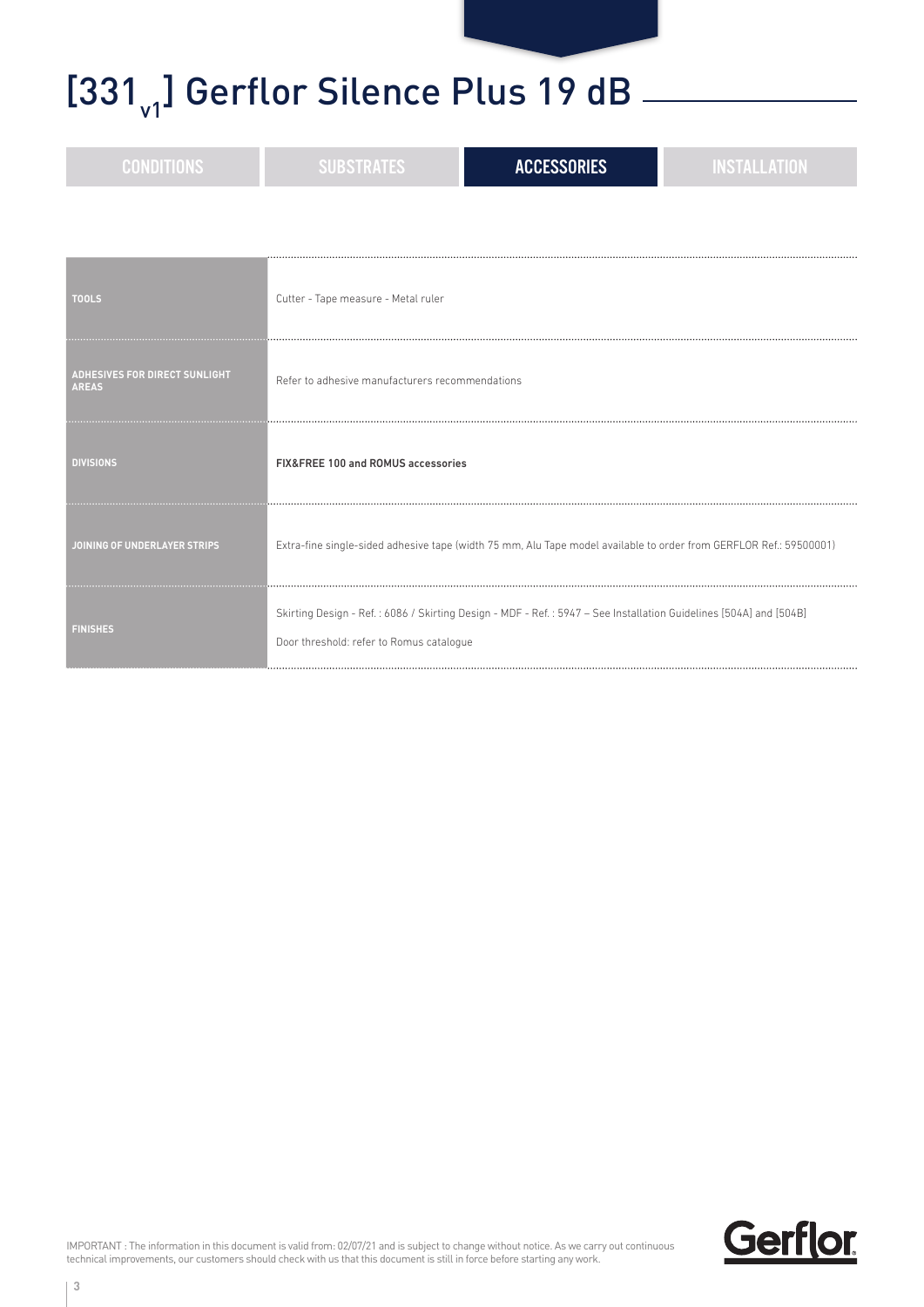## $[331]$ <sup>1</sup> Gerflor Silence Plus 19 dB

|                                                                                                                                                                                                         | The floor covering should be examined prior to installation for any visible defects. The flooring<br>must belong to the same production batch. If there are any visible defects, please notify GERFLOR<br>and do not begin installation without its prior approval. |  |  |  |
|---------------------------------------------------------------------------------------------------------------------------------------------------------------------------------------------------------|---------------------------------------------------------------------------------------------------------------------------------------------------------------------------------------------------------------------------------------------------------------------|--|--|--|
| <b>LAYING FLAT</b>                                                                                                                                                                                      |                                                                                                                                                                                                                                                                     |  |  |  |
| . Unroll the underlayer with the printed side facing upwards, in the same laying<br>direction as the planks/tiles.                                                                                      |                                                                                                                                                                                                                                                                     |  |  |  |
| . The underlayer must be oriented in the direction of light or in the direction of traffic.                                                                                                             |                                                                                                                                                                                                                                                                     |  |  |  |
| · Perimeter expansion gap: at room edges,<br>fixed objects and door threshold. The gap must be covered<br>by a finishing profile. Refer to installation quidelines of the<br>associated floor covering. |                                                                                                                                                                                                                                                                     |  |  |  |
| • Position the underlayer strips edge to edge.                                                                                                                                                          |                                                                                                                                                                                                                                                                     |  |  |  |
| • If necessary, divide the laying with Gerflor Fix&Free 100 double-sided adhesive tape (see laying conditions)                                                                                          |                                                                                                                                                                                                                                                                     |  |  |  |
| • Stretch and flatten the underlay by hand to remove any folds and bumps.                                                                                                                               |                                                                                                                                                                                                                                                                     |  |  |  |
| • Join the underlay strips and the end-to-end joints with an extra-fine single-sided adhesive                                                                                                           |                                                                                                                                                                                                                                                                     |  |  |  |

CONDITIONS RUBSTRATES ACCESSORIES INSTALLATION





tape on top (width 75 mm, Alu Tape).